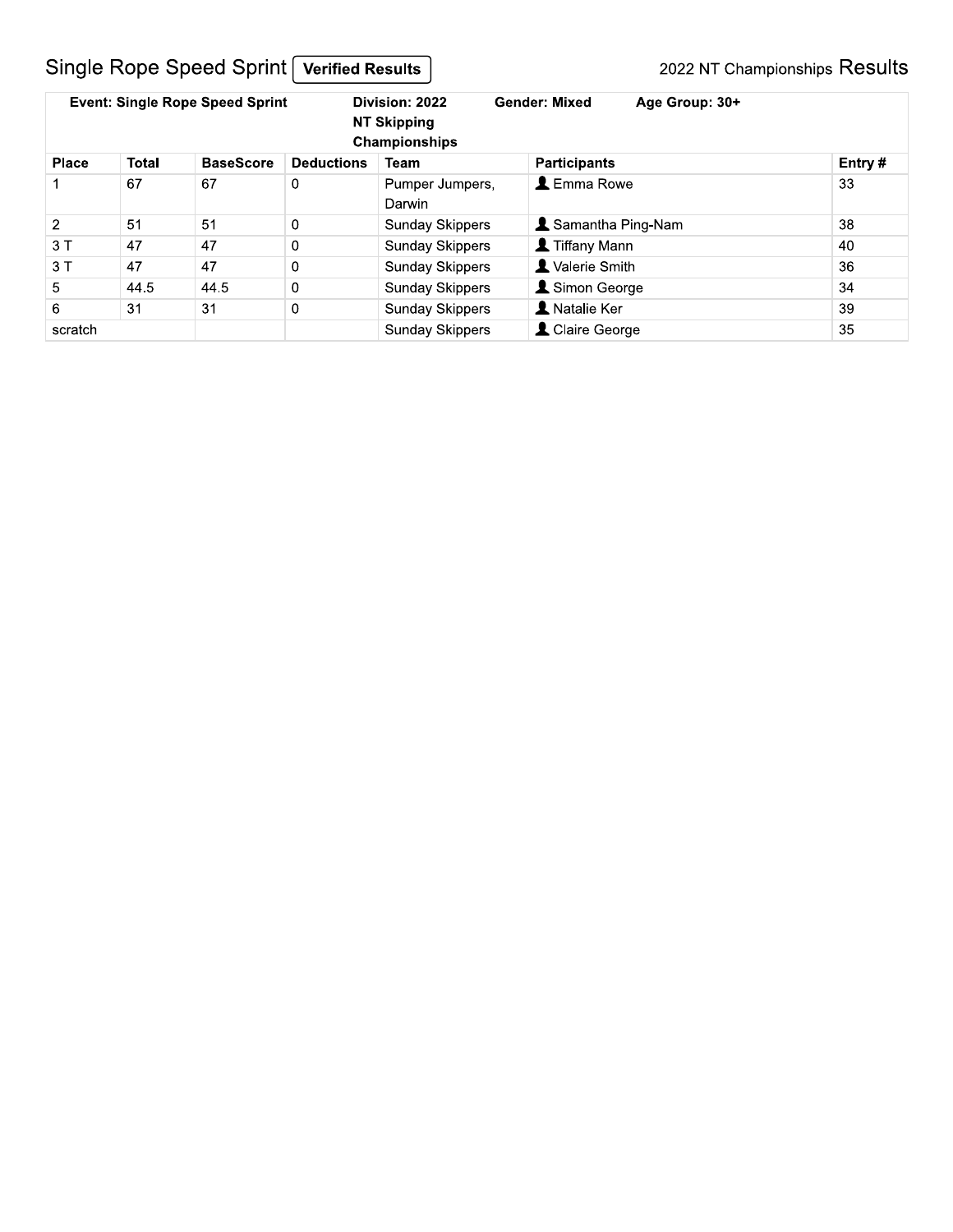### Single Rope Speed Sprint Verified Results

|              |              | <b>Event: Single Rope Speed Sprint</b> |                   | Division: 2022<br><b>NT Skipping</b><br>Championships | <b>Gender: Mixed</b> | Age Group: 9 and under |                |
|--------------|--------------|----------------------------------------|-------------------|-------------------------------------------------------|----------------------|------------------------|----------------|
| <b>Place</b> | <b>Total</b> | <b>BaseScore</b>                       | <b>Deductions</b> | <b>Team</b>                                           | <b>Participants</b>  |                        | Entry#         |
|              | 27           | 27                                     | 0                 | Rosebery Turtle<br><b>Turners</b>                     | Taylor Klarenbeek    |                        | 3              |
| 2T           | 21           | 21                                     | 0                 | Rosebery Turtle<br><b>Turners</b>                     | Avalee Laundy        |                        | $\overline{2}$ |
| 2T           | 21           | 21                                     | 0                 | Rosebery Turtle<br><b>Turners</b>                     | <b>X</b> Miah Clarke |                        |                |

### Single Rope Speed Sprint Verified Results

#### 2022 NT Championships Results

|                |              | <b>Event: Single Rope Speed Sprint</b> |                   | Division: 2022<br><b>Gender: Mixed</b><br><b>NT Skipping</b><br>Championships |                         | Age Group: 13-14 (S) |         |
|----------------|--------------|----------------------------------------|-------------------|-------------------------------------------------------------------------------|-------------------------|----------------------|---------|
| <b>Place</b>   | <b>Total</b> | <b>BaseScore</b>                       | <b>Deductions</b> | Team                                                                          | <b>Participants</b>     |                      | Entry # |
|                | 76           | 76                                     | 0                 | Pumper Jumpers,<br>Darwin                                                     | <b>1</b> Tamsin Groves  |                      | 25      |
| 2              | 72.5         | 72.5                                   | 0                 | Pumper Jumpers,<br>Darwin                                                     | <b>Roma Lewis</b>       |                      | 27      |
| 3              | 64           | 64                                     | $\mathbf 0$       | Pumper Jumpers,<br>Darwin                                                     | L Elaine Smith          |                      | 26      |
| $\overline{4}$ | 61           | 61                                     | $\mathbf 0$       | Pumper Jumpers,<br>Darwin                                                     | <b>1</b> Madison Bowler |                      | 24      |

#### Single Rope Speed Sprint Verified Results

#### 2022 NT Championships Results

|              |              | <b>Event: Single Rope Speed Sprint</b> |                   | Division: 2022<br><b>Gender: Mixed</b><br>Age Group: 15-28<br><b>NT Skipping</b><br>Championships |                     |        |
|--------------|--------------|----------------------------------------|-------------------|---------------------------------------------------------------------------------------------------|---------------------|--------|
| <b>Place</b> | <b>Total</b> | <b>BaseScore</b>                       | <b>Deductions</b> | Team                                                                                              | <b>Participants</b> | Entry# |
|              | 86           | 86                                     | 0                 | Pumper Jumpers,<br>Darwin                                                                         | Abbey George        | 29     |
| 2            | 77           | 77                                     | 0                 | Pumper Jumpers,<br>Darwin                                                                         | Samuel George       | 28     |
| 3            | 68.5         | 68.5                                   | $\mathbf 0$       | <b>Sunday Skippers</b>                                                                            | <b>A</b> Rory Ker   | 32     |
| 4            | 65.5         | 65.5                                   | $\mathbf 0$       | Pumper Jumpers,<br>Darwin                                                                         | Ruby Joswig         | 31     |
| scratch      |              |                                        |                   | Pumper Jumpers,<br>Darwin                                                                         | <b>Jazmin Lord</b>  | 30     |

### Single Rope Speed Sprint Verified Results

|               |              | <b>Event: Single Rope Speed Sprint</b> |                   | Division: 2022<br><b>NT Skipping</b><br>Championships | <b>Gender: Mixed</b> | Age Group: 10 (S) |        |
|---------------|--------------|----------------------------------------|-------------------|-------------------------------------------------------|----------------------|-------------------|--------|
| <b>Place</b>  | <b>Total</b> | <b>BaseScore</b>                       | <b>Deductions</b> | <b>Team</b>                                           | <b>Participants</b>  |                   | Entry# |
|               | 47.5         | 47.5                                   | 0                 | <b>Rosebery Turtle</b><br>Turners                     | L Takeisha Belbin    |                   | 6      |
| $\mathcal{P}$ | 44           | 44                                     | $\overline{0}$    | <b>Rosebery Turtle</b><br>Turners                     | 2 Zoe Moir           |                   | 9      |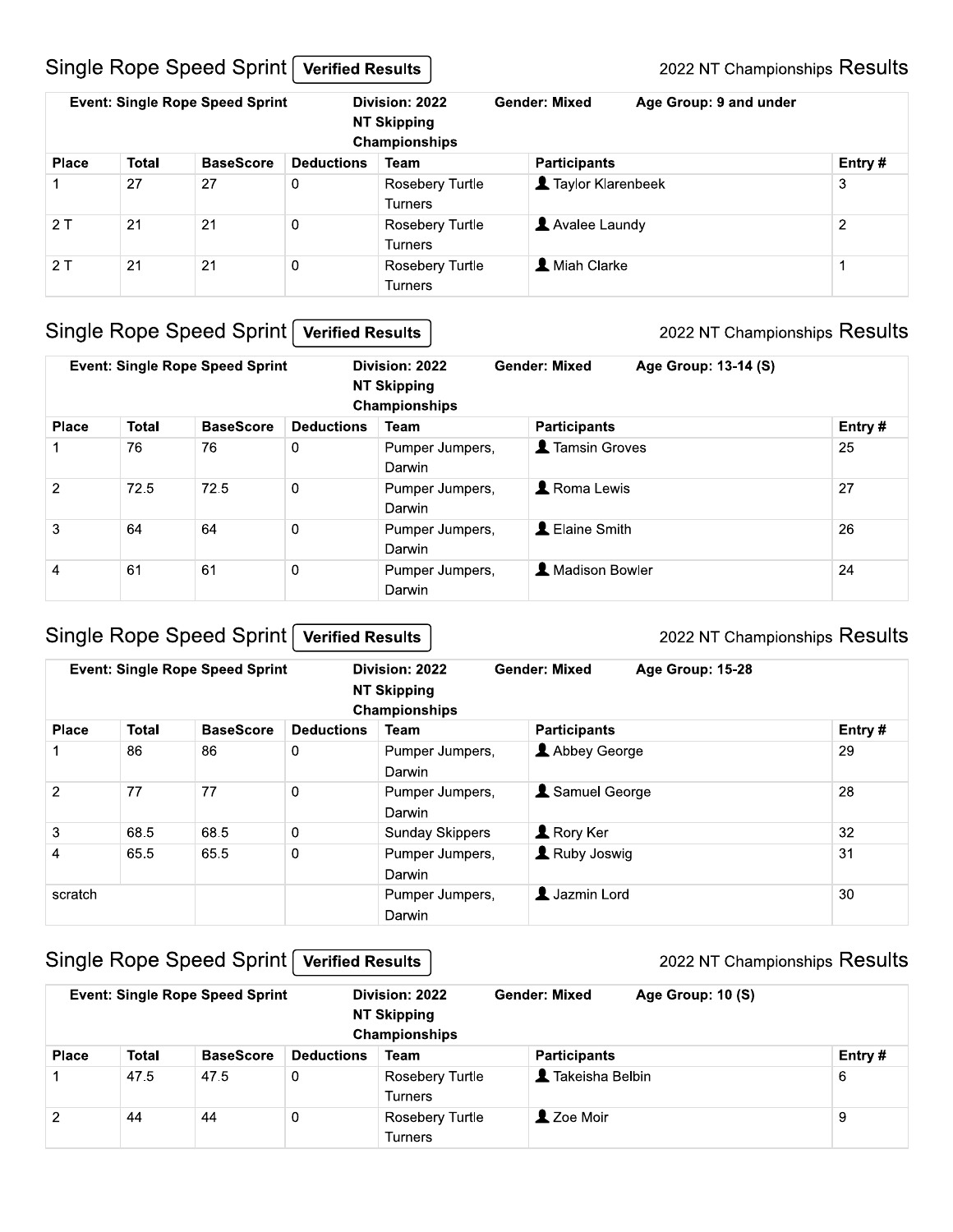|                |              | <b>Event: Single Rope Speed Sprint</b> |                   | <b>Gender: Mixed</b><br>Division: 2022<br>Age Group: 10 (S)<br><b>NT Skipping</b><br>Championships |                     |  |        |
|----------------|--------------|----------------------------------------|-------------------|----------------------------------------------------------------------------------------------------|---------------------|--|--------|
| <b>Place</b>   | <b>Total</b> | <b>BaseScore</b>                       | <b>Deductions</b> | Team                                                                                               | <b>Participants</b> |  | Entry# |
| 3              | 42.5         | 52.5                                   | 10                | Pumper Jumpers,<br>Darwin                                                                          | Thomas Brooks       |  | 4      |
| $\overline{4}$ | 29           | 29                                     | $\overline{0}$    | Rosebery Turtle<br>Turners                                                                         | L Caleb Munckton    |  | 8      |
| 5              | 27           | 27                                     | $\mathbf 0$       | Rosebery Turtle<br><b>Turners</b>                                                                  | L Olivia Clifton    |  | 5      |
| 6              | 21           | 21                                     | $\overline{0}$    | <b>Rosebery Turtle</b><br><b>Turners</b>                                                           | L Chai Waqa         |  | 10     |
| 7              | 17.5         | 27.5                                   | 10                | <b>Rosebery Turtle</b><br><b>Turners</b>                                                           | LElyssa Alexander   |  |        |
| scratch        |              |                                        |                   | Rosebery Turtle<br>Turners                                                                         | Lily May            |  | 11     |

# Single Rope Speed Sprint | Verified Results

2022 NT Championships Results

|                |              | <b>Event: Single Rope Speed Sprint</b> |                   | Division: 2022<br><b>Gender: Mixed</b><br>Age Group: 11 (S)<br><b>NT Skipping</b><br>Championships |                            |  |        |
|----------------|--------------|----------------------------------------|-------------------|----------------------------------------------------------------------------------------------------|----------------------------|--|--------|
| <b>Place</b>   | <b>Total</b> | <b>BaseScore</b>                       | <b>Deductions</b> | Team                                                                                               | <b>Participants</b>        |  | Entry# |
|                | 74           | 74                                     | 0                 | Pumper Jumpers,<br>Darwin                                                                          | Timothy Groves             |  | 13     |
| 2              | 52           | 52                                     | $\mathbf 0$       | Pumper Jumpers,<br>Darwin                                                                          | <b>A</b> Halden Lewis      |  | 12     |
| 3              | 48           | 48                                     | $\mathbf 0$       | <b>Rosebery Turtle</b><br><b>Turners</b>                                                           | $\blacksquare$ Taboka Dube |  | 15     |
| $\overline{4}$ | 35           | 35                                     | $\mathbf 0$       | Rosebery Turtle<br><b>Turners</b>                                                                  | Isabeau Laundy             |  | 14     |
| 5              | 22           | 22                                     | $\mathbf 0$       | <b>Rosebery Turtle</b><br><b>Turners</b>                                                           | Imogen Alexander           |  | 16     |

# Single Rope Speed Sprint Verified Results

|                |       | <b>Event: Single Rope Speed Sprint</b> |                   | <b>Gender: Mixed</b><br>Division: 2022<br><b>NT Skipping</b><br><b>Championships</b> | Age Group: 12 (S)            |  |        |
|----------------|-------|----------------------------------------|-------------------|--------------------------------------------------------------------------------------|------------------------------|--|--------|
| <b>Place</b>   | Total | <b>BaseScore</b>                       | <b>Deductions</b> | Team                                                                                 | <b>Participants</b>          |  | Entry# |
|                | 56.5  | 56.5                                   | $\mathbf 0$       | Pumper Jumpers,<br>Darwin                                                            | Sophie Tole                  |  | 18     |
| 2T             | 50.5  | 50.5                                   | $\mathbf 0$       | Pumper Jumpers,<br>Darwin                                                            | L Emme Pollard               |  | 19     |
| 2T             | 50.5  | 50.5                                   | $\mathbf 0$       | Pumper Jumpers,<br>Darwin                                                            | <b>1</b> Brylie Blair        |  | 17     |
| $\overline{4}$ | 47    | 47                                     | $\mathbf 0$       | Pumper Jumpers,<br>Darwin                                                            | Addie Ortis                  |  | 21     |
| 5              | 46.5  | 46.5                                   | $\Omega$          | <b>Rosebery Turtle</b><br><b>Turners</b>                                             | $\blacktriangle$ Evie Hodges |  | 23     |
| 6              | 35    | 35                                     | $\mathbf 0$       | Rosebery Turtle<br><b>Turners</b>                                                    | <b>Karly Savill</b>          |  | 22     |
| scratch        |       |                                        |                   | Pumper Jumpers,<br>Darwin                                                            | Ryan Jong                    |  | 20     |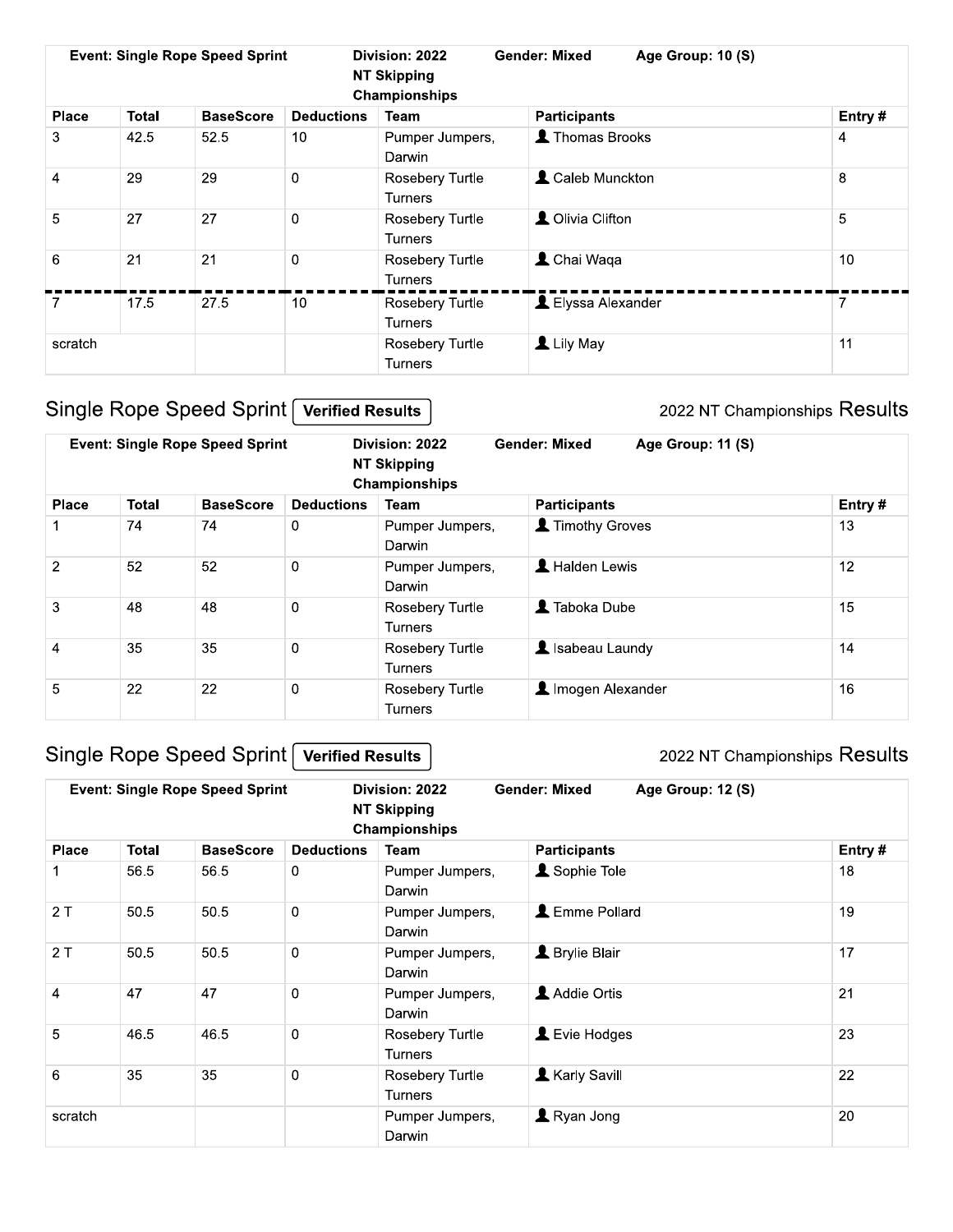# Single Rope Speed Endurance [Verified Results]

| <b>Event: Single Rope Speed</b><br><b>Endurance</b> |              |                  |                   | Division: 2022<br><b>NT Skipping</b><br>Championships | <b>Gender: Mixed</b><br>Age Group: 30+ |        |
|-----------------------------------------------------|--------------|------------------|-------------------|-------------------------------------------------------|----------------------------------------|--------|
| <b>Place</b>                                        | <b>Total</b> | <b>BaseScore</b> | <b>Deductions</b> | Team                                                  | <b>Participants</b>                    | Entry# |
|                                                     | 311          | 311              | 0                 | Pumper Jumpers.<br>Darwin                             | $\blacktriangle$ Emma Rowe             | 70     |
| 2                                                   | 272.5        | 272.5            | 0                 | <b>Sunday Skippers</b>                                | Simon George                           | 71     |
| 3                                                   | 244          | 244              | 0                 | <b>Sunday Skippers</b>                                | <b>R</b> Natalie Ker                   | 72     |
| 4                                                   | 234          | 234              | 0                 | <b>Sunday Skippers</b>                                | <b>L</b> Samantha Ping-Nam             | 76     |
| 5                                                   | 229          | 229              | 0                 | <b>Sunday Skippers</b>                                | Valerie Smith                          | 74     |
| 6                                                   | 212.5        | 212.5            | 0                 | <b>Sunday Skippers</b>                                | <b>1</b> Tiffany Mann                  | 77     |
| scratch                                             |              |                  |                   | <b>Sunday Skippers</b>                                | Claire George                          | 73     |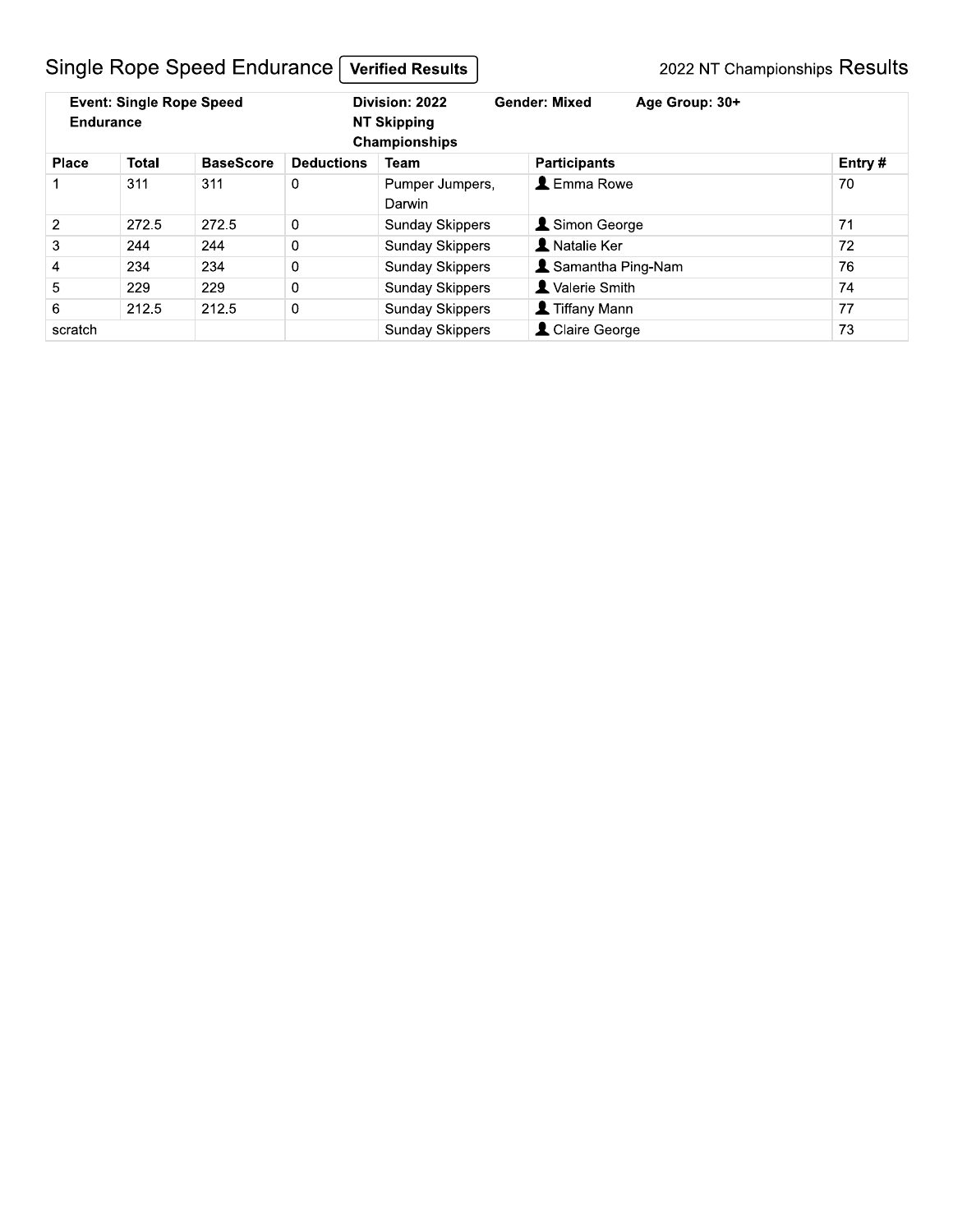# Single Rope Speed Endurance Verified Results

2022 NT Championships Results

| Endurance      | <b>Event: Single Rope Speed</b> |                  |                   | Division: 2022<br><b>NT Skipping</b><br>Championships | <b>Gender: Mixed</b><br>Age Group: 9 and under |  |        |
|----------------|---------------------------------|------------------|-------------------|-------------------------------------------------------|------------------------------------------------|--|--------|
| <b>Place</b>   | Total                           | <b>BaseScore</b> | <b>Deductions</b> | Team                                                  | <b>Participants</b>                            |  | Entry# |
|                | 53                              | 53               | $\overline{0}$    | Rosebery Turtle<br><b>Turners</b>                     | Taylor Klarenbeek                              |  | 42     |
| $\overline{2}$ | 49.5                            | 49.5             | 0                 | Rosebery Turtle<br><b>Turners</b>                     | <b>A</b> Miah Clarke                           |  | 41     |

# Single Rope Speed Endurance [Verified Results]

| <b>Event: Single Rope Speed</b><br><b>Endurance</b> |              |                  |                   | <b>Gender: Mixed</b><br>Division: 2022<br><b>NT Skipping</b><br>Championships | Age Group: 10 (S)       |        |
|-----------------------------------------------------|--------------|------------------|-------------------|-------------------------------------------------------------------------------|-------------------------|--------|
| <b>Place</b>                                        | <b>Total</b> | <b>BaseScore</b> | <b>Deductions</b> | Team                                                                          | <b>Participants</b>     | Entry# |
|                                                     | 96.5         | 96.5             | $\mathbf 0$       | Pumper Jumpers,<br>Darwin                                                     | Thomas Brooks           | 43     |
| $\overline{2}$                                      | 84           | 84               | $\Omega$          | Rosebery Turtle<br><b>Turners</b>                                             | Takeisha Belbin         | 45     |
| 3                                                   | 69           | 69               | $\mathbf 0$       | Rosebery Turtle<br><b>Turners</b>                                             | 2 Zoe Moir              | 48     |
| $\overline{4}$                                      | 56           | 56               | $\mathbf 0$       | Rosebery Turtle<br><b>Turners</b>                                             | <b>L</b> Caleb Munckton | 47     |
| 5                                                   | 49.5         | 49.5             | $\Omega$          | Rosebery Turtle<br><b>Turners</b>                                             | L Elyssa Alexander      | 46     |
| 6                                                   | 44           | 44               | $\Omega$          | Rosebery Turtle<br><b>Turners</b>                                             | <b>Q</b> Olivia Clifton | 44     |
| $\overline{7}$                                      | 31.5         | 31.5             | $\mathbf 0$       | Rosebery Turtle<br><b>Turners</b>                                             | L Chai Waqa             | 49     |
| scratch                                             |              |                  |                   | Rosebery Turtle<br>Turners                                                    | Lily May                | 50     |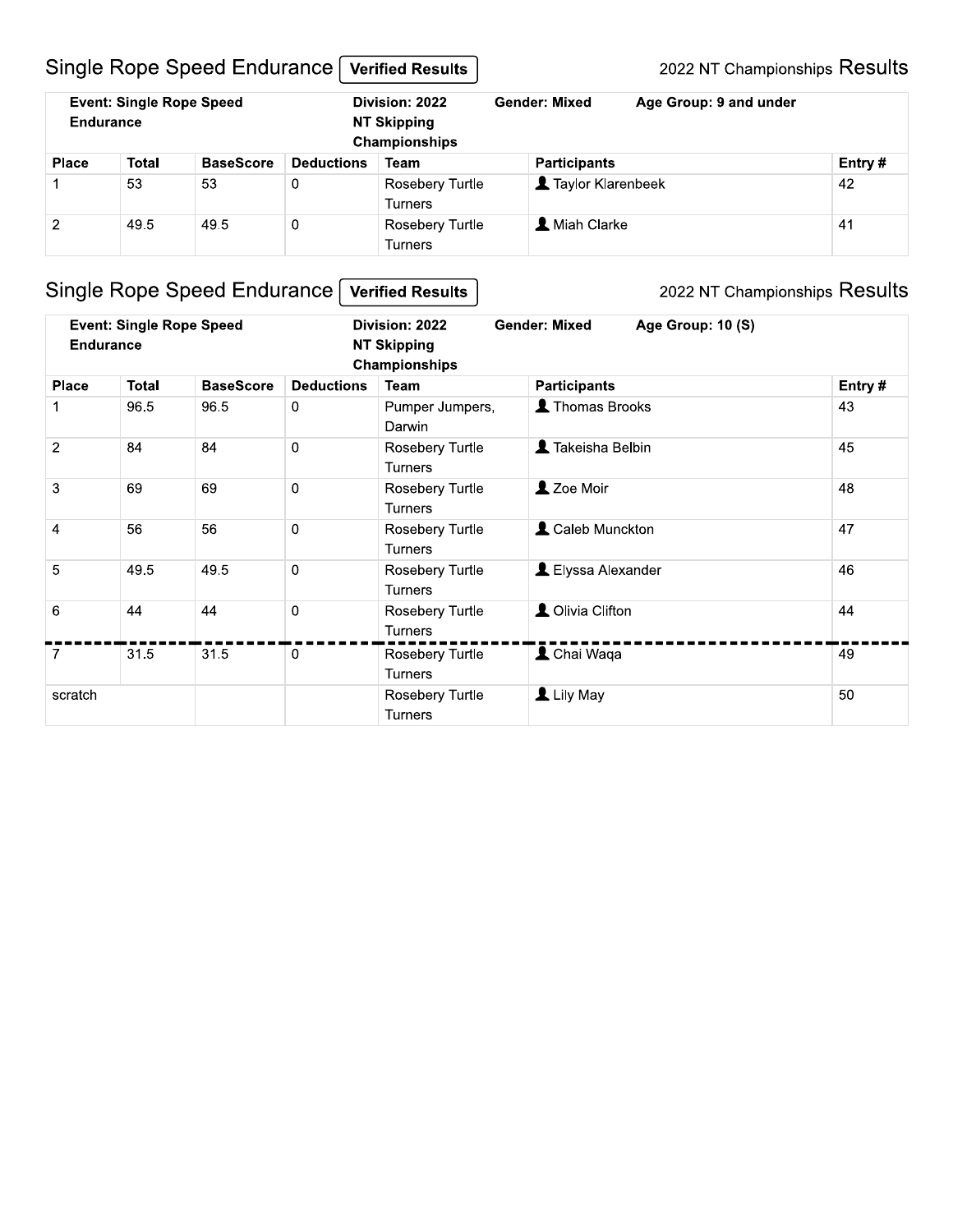#### Single Rope Speed Endurance Verified Results

2022 NT Championships Results

| <b>Event: Single Rope Speed</b><br><b>Endurance</b> |       |                  | Division: 2022<br><b>NT Skipping</b><br>Championships |                           | <b>Gender: Mixed</b>    | Age Group: 13-14 (S) |        |  |
|-----------------------------------------------------|-------|------------------|-------------------------------------------------------|---------------------------|-------------------------|----------------------|--------|--|
| <b>Place</b>                                        | Total | <b>BaseScore</b> | <b>Deductions</b>                                     | Team                      | <b>Participants</b>     |                      | Entry# |  |
|                                                     | 350.5 | 350.5            | 0                                                     | Pumper Jumpers,<br>Darwin | <b>1</b> Tamsin Groves  |                      | 62     |  |
| 2                                                   | 341   | 341              | 0                                                     | Pumper Jumpers.<br>Darwin | <b>L</b> Elaine Smith   |                      | 63     |  |
| 3                                                   | 316   | 316              | $\mathbf 0$                                           | Pumper Jumpers,<br>Darwin | <b>A</b> Madison Bowler |                      | 61     |  |
| 4                                                   | 286   | 286              | $\mathbf 0$                                           | Pumper Jumpers,<br>Darwin | <b>Roma Lewis</b>       |                      | 64     |  |

#### Single Rope Speed Endurance Verified Results

#### 2022 NT Championships Results

| <b>Event: Single Rope Speed</b><br>Endurance |              |                  | Division: 2022<br>NT Skipping<br>Championships |                           | <b>Gender: Mixed</b><br>Age Group: 15-28 |  |        |
|----------------------------------------------|--------------|------------------|------------------------------------------------|---------------------------|------------------------------------------|--|--------|
| <b>Place</b>                                 | <b>Total</b> | <b>BaseScore</b> | <b>Deductions</b>                              | <b>Team</b>               | <b>Participants</b>                      |  | Entry# |
|                                              | 394.5        | 394.5            | 0                                              | Pumper Jumpers,<br>Darwin | Abbey George                             |  | 66     |
| 2                                            | 359.5        | 359.5            | $\mathbf 0$                                    | Pumper Jumpers,<br>Darwin | Samuel George                            |  | 65     |
| 3                                            | 311.5        | 311.5            | $\mathbf 0$                                    | Pumper Jumpers,<br>Darwin | Ruby Joswig                              |  | 68     |
| 4                                            | 305          | 305              | $\mathbf 0$                                    | <b>Sunday Skippers</b>    | <b>A</b> Rory Ker                        |  | 69     |
| scratch                                      |              |                  |                                                | Pumper Jumpers,<br>Darwin | <b>1</b> Jazmin Lord                     |  | 67     |

#### Single Rope Speed Endurance Verified Results

#### 2022 NT Championships Results

| <b>Event: Single Rope Speed</b><br>Endurance |              |                  |                   | Division: 2022<br><b>NT Skipping</b><br>Championships | <b>Gender: Mixed</b><br>Age Group: 11 (S) |        |  |
|----------------------------------------------|--------------|------------------|-------------------|-------------------------------------------------------|-------------------------------------------|--------|--|
| <b>Place</b>                                 | <b>Total</b> | <b>BaseScore</b> | <b>Deductions</b> | Team                                                  | <b>Participants</b>                       | Entry# |  |
|                                              | 355.5        | 355.5            | 0                 | Pumper Jumpers,<br>Darwin                             | Timothy Groves                            | 52     |  |
| 2                                            | 258.5        | 258.5            | $\mathbf 0$       | Pumper Jumpers,<br>Darwin                             | <b>A</b> Halden Lewis                     | 51     |  |
| 3                                            | 206.5        | 216.5            | 10                | <b>Rosebery Turtle</b><br><b>Turners</b>              | $\blacksquare$ Taboka Dube                | 54     |  |
| 4                                            | 96           | 96               | $\mathbf 0$       | <b>Rosebery Turtle</b><br><b>Turners</b>              | Sabeau Laundy                             | 53     |  |
| 5                                            | 72.5         | 72.5             | $\overline{0}$    | Rosebery Turtle<br><b>Turners</b>                     | Imogen Alexander                          | 55     |  |

#### Single Rope Speed Endurance 2022 NT Championships Results **Verified Results Event: Single Rope Speed** Division: 2022 **Gender: Mixed** Age Group: 12 (S) **Endurance NT Skipping** Championships **Place Total BaseScore Deductions Team Participants** Entry#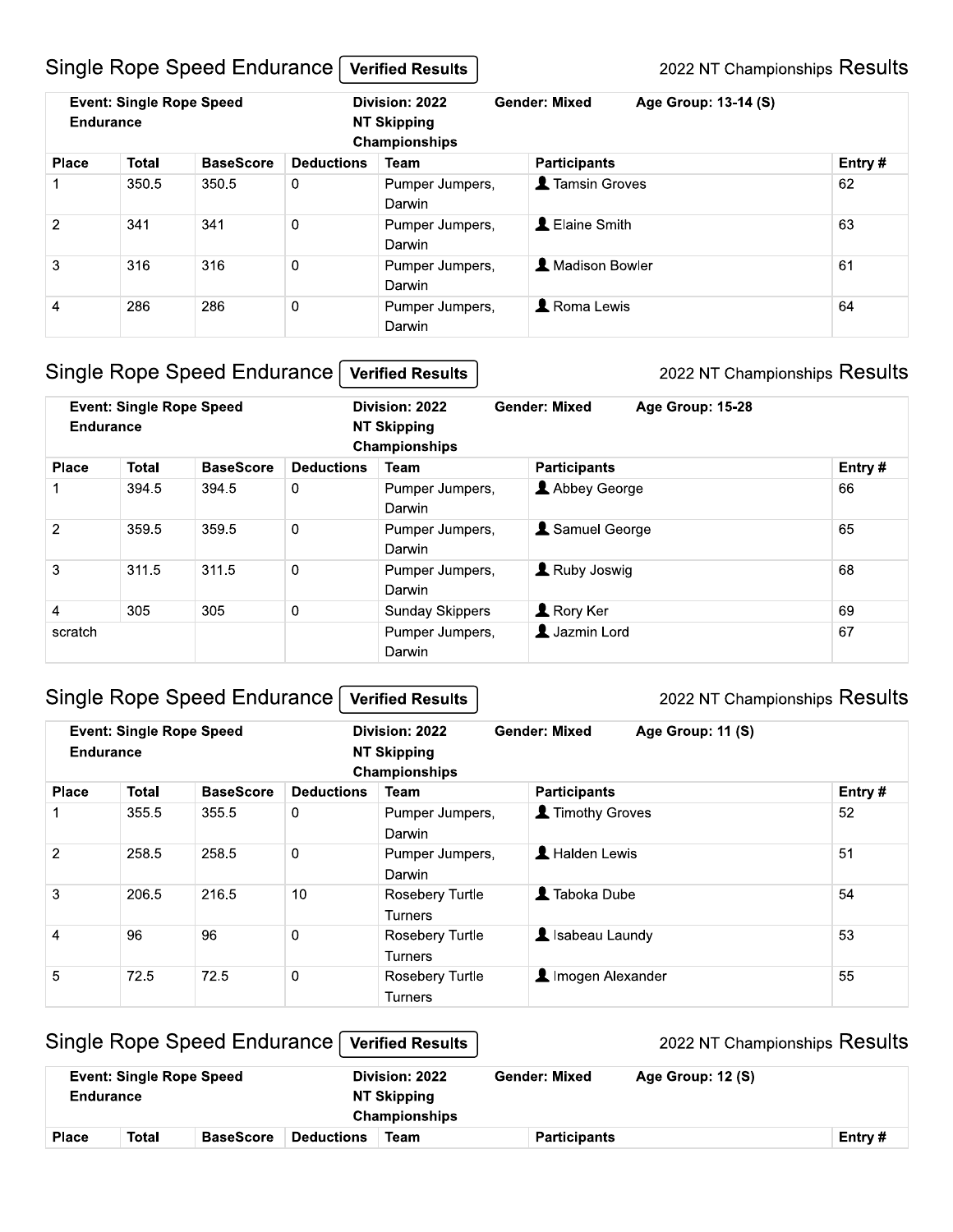| <b>Event: Single Rope Speed</b><br><b>Endurance</b> |              |                  | Division: 2022<br><b>NT Skipping</b><br>Championships |                                   | <b>Gender: Mixed</b><br>Age Group: 12 (S) |  |        |
|-----------------------------------------------------|--------------|------------------|-------------------------------------------------------|-----------------------------------|-------------------------------------------|--|--------|
| <b>Place</b>                                        | <b>Total</b> | <b>BaseScore</b> | <b>Deductions</b>                                     | Team                              | <b>Participants</b>                       |  | Entry# |
| 1                                                   | 254.5        | 254.5            | 0                                                     | Pumper Jumpers,<br>Darwin         | <b>L</b> Brylie Blair                     |  | 56     |
| 2                                                   | 236.5        | 236.5            | 0                                                     | Pumper Jumpers,<br>Darwin         | L Emme Pollard                            |  | 125    |
| 3                                                   | 215          | 215              | 0                                                     | Pumper Jumpers,<br>Darwin         | Addie Ortis                               |  | 58     |
| 4                                                   | 213.5        | 213.5            | 0                                                     | <b>Rosebery Turtle</b><br>Turners | <b>Karly Savill</b>                       |  | 59     |
| 5                                                   | 184          | 184              | 0                                                     | <b>Rosebery Turtle</b><br>Turners | Levie Hodges                              |  | 60     |
| scratch                                             |              |                  |                                                       | Pumper Jumpers,<br>Darwin         | $\blacksquare$ Ryan Jong                  |  | 57     |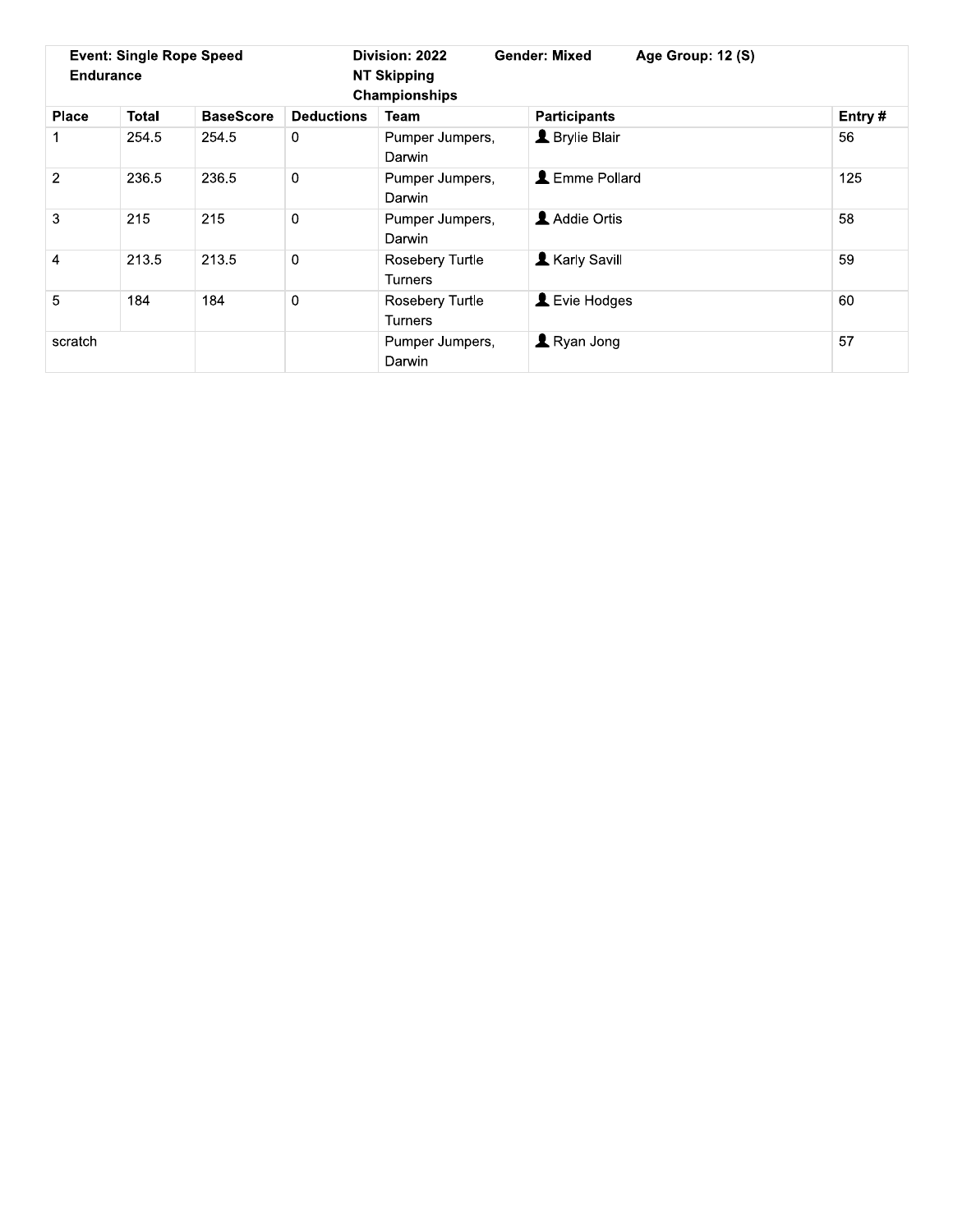### Single Rope Double Unders Relay Verified Results

2022 NT Championships Results

| Relay        |       | <b>Event: Single Rope Double Unders</b> |                   | Division: 2022<br><b>Gender: Mixed</b><br>NT Skipping<br>Championships |                                                     | Age Group: 13-17 (S) |        |
|--------------|-------|-----------------------------------------|-------------------|------------------------------------------------------------------------|-----------------------------------------------------|----------------------|--------|
| <b>Place</b> | Total | <b>BaseScore</b>                        | <b>Deductions</b> | Team                                                                   | <b>Participants</b>                                 |                      | Entry# |
|              | 138   | 138                                     | 0                 | Pumper Jumpers,<br>Darwin                                              | Samuel George<br>Ruby Joswig                        |                      | 122    |
| 2            | 125   | 125                                     | $\Omega$          | Pumper Jumpers,<br>Darwin                                              | <b>A</b> Madison Bowler<br><b>L</b> Elaine Smith    |                      | 121    |
| 3            | 116   | 116                                     | 0                 | Pumper Jumpers.<br>Darwin                                              | <b>1</b> Tamsin Groves<br>$\blacksquare$ Roma Lewis |                      | 123    |

#### Single Rope Double Unders Relay Verified Results

2022 NT Championships Results

| Relay         |       | <b>Event: Single Rope Double Unders</b> |                   | Division: 2022<br>NT Skipping<br>Championships | <b>Gender: Mixed</b>                          | Age Group: U12 |        |
|---------------|-------|-----------------------------------------|-------------------|------------------------------------------------|-----------------------------------------------|----------------|--------|
| <b>Place</b>  | Total | <b>BaseScore</b>                        | <b>Deductions</b> | Team                                           | <b>Participants</b>                           |                | Entry# |
|               | 103   | 103                                     | 0                 | Pumper Jumpers,<br>Darwin                      | Timothy Groves<br>$\blacksquare$ Halden Lewis |                | 80     |
| $\mathcal{P}$ | 86    | 86                                      | 0                 | Pumper Jumpers,<br>Darwin                      | Thomas Brooks<br>Sophie Tole                  |                | 81     |
| 3             | 34.5  | 34.5                                    | 0                 | Pumper Jumpers,<br>Darwin                      | Addie Ortis<br><b>L</b> Emme Pollard          |                | 79     |
|               |       |                                         |                   |                                                |                                               |                |        |

# Single Rope Double Unders Relay Verified Results

| Relay        |       | <b>Event: Single Rope Double Unders</b> |                   | Division: 2022<br>NT Skipping<br>Championships | <b>Gender: Mixed</b>  | Age Group: 18+ |         |
|--------------|-------|-----------------------------------------|-------------------|------------------------------------------------|-----------------------|----------------|---------|
| <b>Place</b> | Total | <b>BaseScore</b>                        | <b>Deductions</b> | Team                                           | Participants          |                | Entry # |
|              | 122   | 122                                     | 0                 | Pumper Jumpers,                                | Abbey George          |                | 120     |
|              |       |                                         |                   | Darwin                                         | L Eliza Pridham       |                |         |
| 2            | 93    | 93                                      | 0                 | Sunday Skippers                                | Simon George          |                | 83      |
|              |       |                                         |                   |                                                | Tiffany Mann          |                |         |
| 3            | 89.5  | 89.5                                    | 0                 | Pumper Jumpers,                                | <b>L</b> Brylie Blair |                | 81      |
|              |       |                                         |                   | Darwin                                         | L Emma Rowe           |                |         |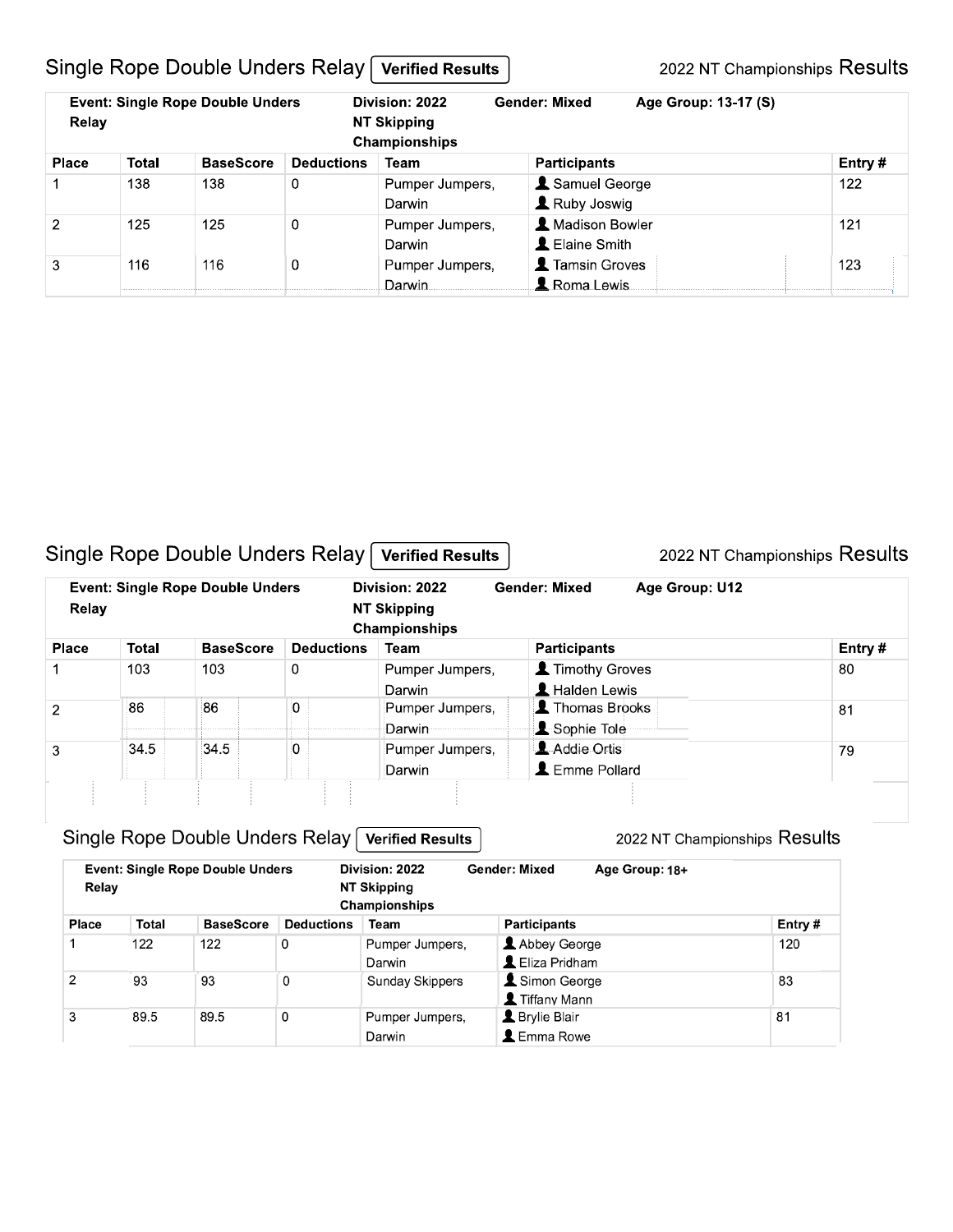# Single Rope Triple Unders [Verified Results]

| <b>Event: Single Rope Triple Unders</b> |       |                  |                   | Division: 2022<br><b>Gender: Mixed</b><br><b>Age Group: 11-12</b><br><b>NT Skipping</b><br>Championships |                       |  |        |
|-----------------------------------------|-------|------------------|-------------------|----------------------------------------------------------------------------------------------------------|-----------------------|--|--------|
| <b>Place</b>                            | Total | <b>BaseScore</b> | <b>Deductions</b> | <b>Team</b>                                                                                              | <b>Participants</b>   |  | Entry# |
|                                         | 29    | 29               | $\mathbf 0$       | Pumper Jumpers,<br>Darwin                                                                                | Timothy Groves        |  | 117    |
| 2                                       | 26.5  | 26.5             | $\mathbf 0$       | Pumper Jumpers,<br>Darwin                                                                                | <b>L</b> Brylie Blair |  | 118    |

# Single Rope Triple Unders Verified Results

| <b>Event: Single Rope Triple Unders</b> |       |                  |                   | <b>Gender: Mixed</b><br>Division: 2022<br><b>NT Skipping</b><br>Championships |                        | <b>Age Group: 14-15</b> |        |
|-----------------------------------------|-------|------------------|-------------------|-------------------------------------------------------------------------------|------------------------|-------------------------|--------|
| <b>Place</b>                            | Total | <b>BaseScore</b> | <b>Deductions</b> | Team                                                                          | <b>Participants</b>    |                         | Entry# |
|                                         | 87    | 87               | 0                 | Pumper Jumpers,<br>Darwin                                                     | <b>1</b> Tamsin Groves |                         | 85     |
| scratch                                 |       |                  |                   | Pumper Jumpers,<br>Darwin                                                     | <b>L</b> Jazmin Lord   |                         | 84     |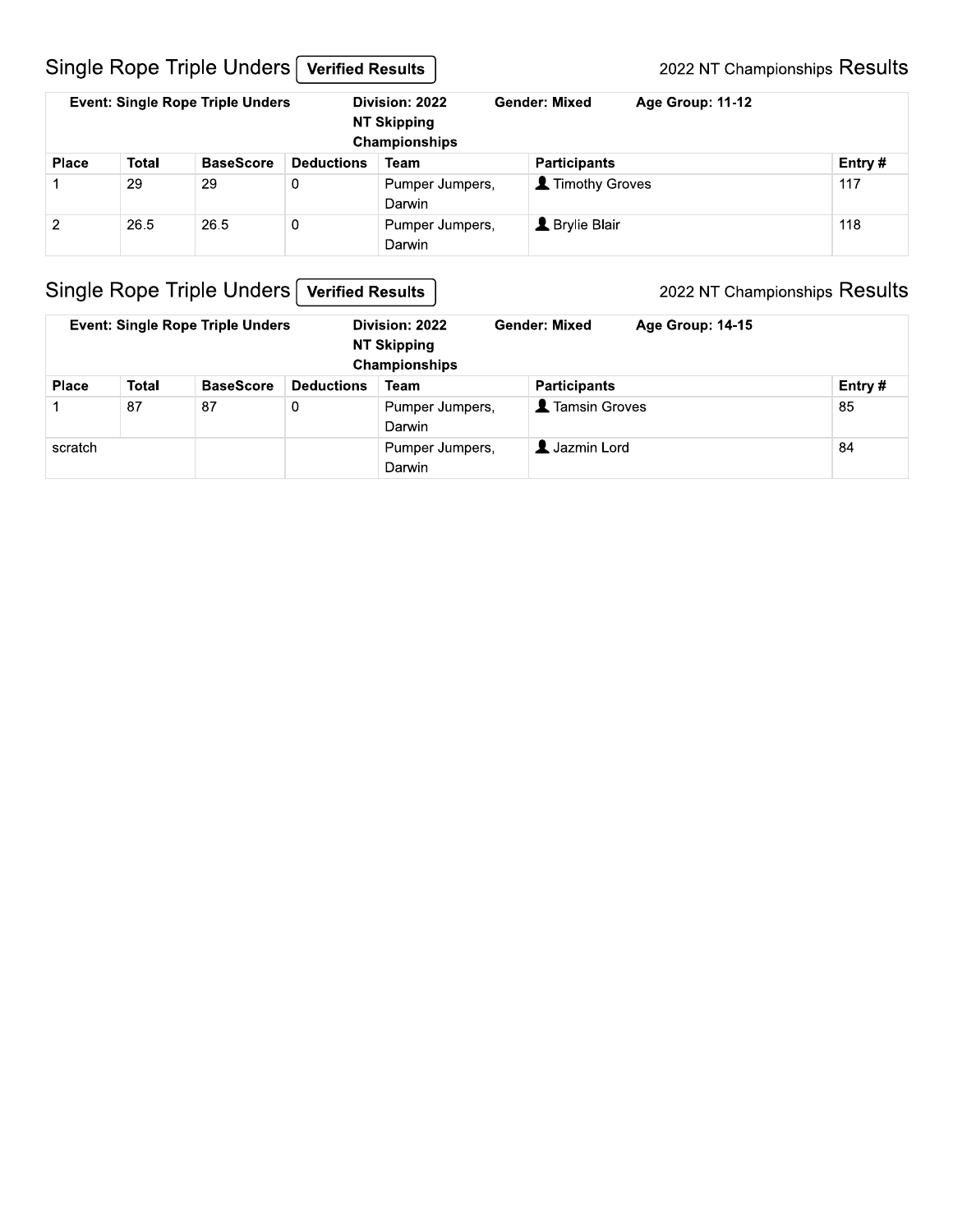# Single Ro e Triple Unders [Verified Results]

| <b>Event: Single Rope Triple Unders</b> |       |                  |                   | Division: 2022<br><b>NT Skipping</b><br>Championships | <b>Gender: Mixed</b> | Age Group: 16+ (allow younger) |         |  |
|-----------------------------------------|-------|------------------|-------------------|-------------------------------------------------------|----------------------|--------------------------------|---------|--|
| <b>Place</b>                            | Total | <b>BaseScore</b> | <b>Deductions</b> | Team                                                  | <b>Participants</b>  |                                | Entry # |  |
|                                         | 72.5  | 72.5             | 0                 | Pumper Jumpers,<br>Darwin                             | Samuel George        |                                | 86      |  |
| 2                                       | 47    | 47               | 0                 | Pumper Jumpers,<br>Darwin                             | Abbey George         |                                | 87      |  |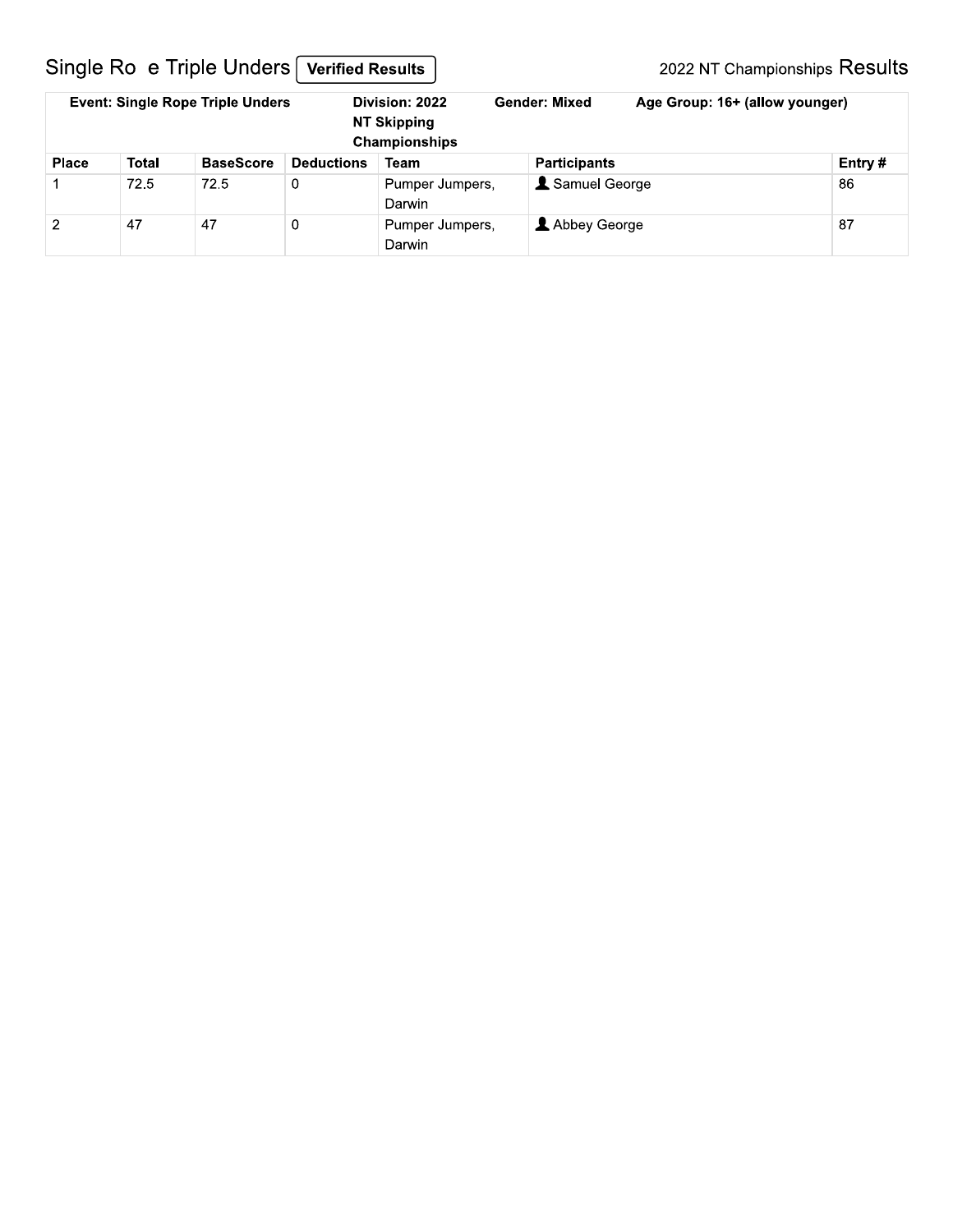# Double Dutch Speed Relay Verified Results

|                |       | <b>Event: Double Dutch Speed Relay</b> |                   | Division: 2022<br><b>NT Skipping</b><br>Championships | <b>Gender: Mixed</b><br>Age Group: any                                                         |        |
|----------------|-------|----------------------------------------|-------------------|-------------------------------------------------------|------------------------------------------------------------------------------------------------|--------|
| <b>Place</b>   | Total | <b>BaseScore</b>                       | <b>Deductions</b> | Team                                                  | <b>Participants</b>                                                                            | Entry# |
|                | 208   | 208                                    | 0                 | Pumper Jumpers,<br>Darwin                             | Abbey George<br><b>1</b> Tamsin Groves<br>Ruby Joswig<br>Roma Lewis                            | 89     |
| $\overline{2}$ | 115   | 115                                    | $\mathbf 0$       | <b>Sunday Skippers</b>                                | L Claire George<br><b>A</b> Natalie Ker<br>$\blacktriangle$ Rory Ker<br><b>1</b> Valerie Smith | 91     |
| 3              | 113   | 113                                    | $\mathbf 0$       | Pumper Jumpers,<br>Darwin                             | <b>1</b> Thomas Brooks<br><b>1</b> Timothy Groves<br>L Halden Lewis<br>Sophie Tole             | 90     |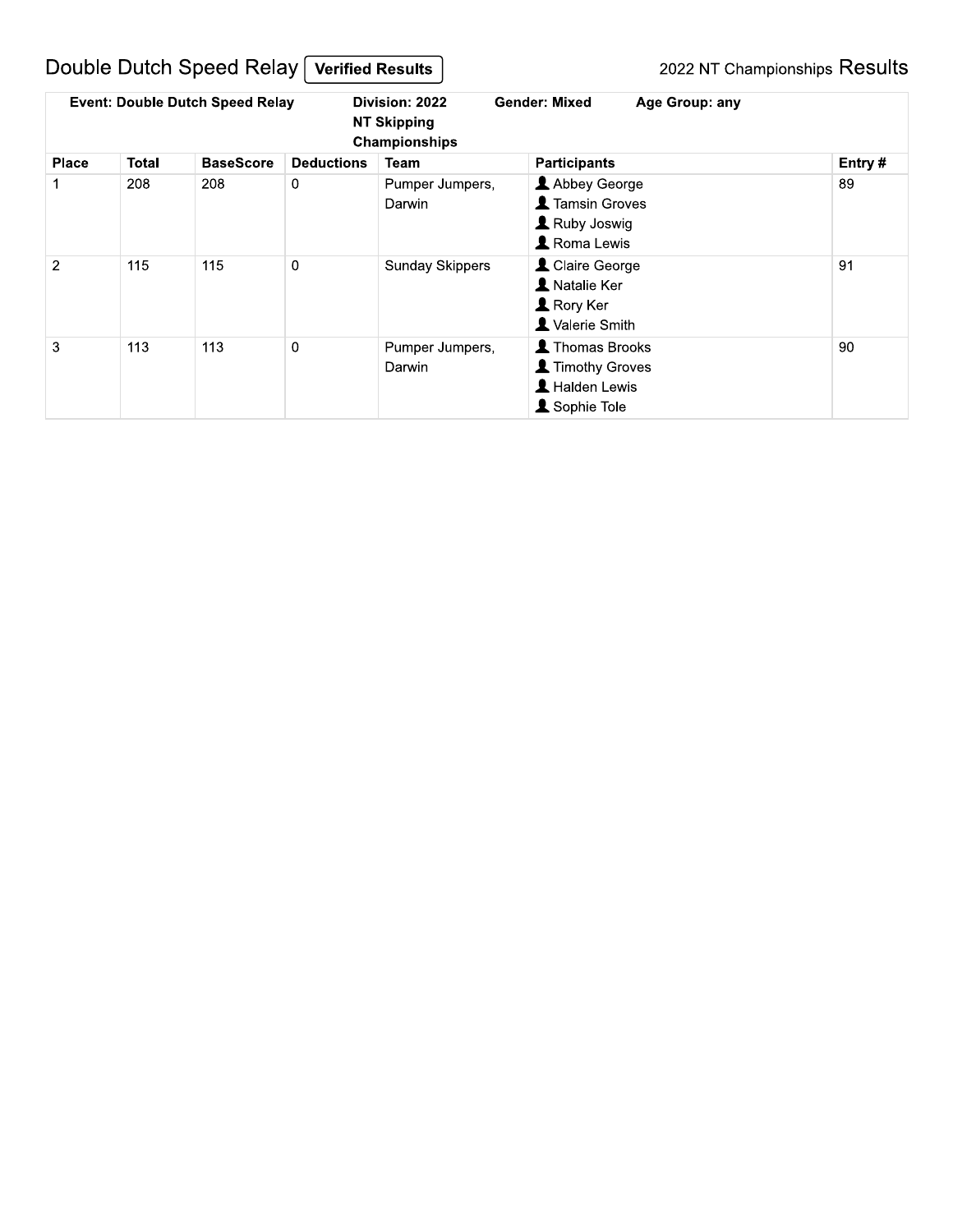Single Rope Individual Freestyle | Unofficial/Preliminary Results |

| <b>Event: Single Rope Individual</b><br>Freestyle |       |          |             | Division: 2022<br>NT Skipping<br>Championships |                           | <b>Gender: Mixed</b><br>Age Group: 15-28 |                           |                     |            |
|---------------------------------------------------|-------|----------|-------------|------------------------------------------------|---------------------------|------------------------------------------|---------------------------|---------------------|------------|
| <b>Place</b>                                      | Total | Diff (D) | Rep (U)     | Pres (P)                                       | Miss (M)                  | <b>Reg El</b><br>(Q)                     | <b>Team</b>               | <b>Participants</b> | Entry<br># |
|                                                   | 30.65 | 27.2     | 0           | $+15%$                                         | $-2%$                     | $+0\%$                                   | Pumper Jumpers,<br>Darwin | Samuel George       | 106        |
| 2                                                 | 20.73 | 22.15    | $\mathbf 0$ | $+4%$                                          | $-10%$                    | $+0\%$                                   | Pumper Jumpers.<br>Darwin | Abbey George        | 107        |
| scratch                                           |       |          |             |                                                | Pumper Jumpers.<br>Darwin | Ruby Joswig                              | 108<br>$\mathcal{L}$      |                     |            |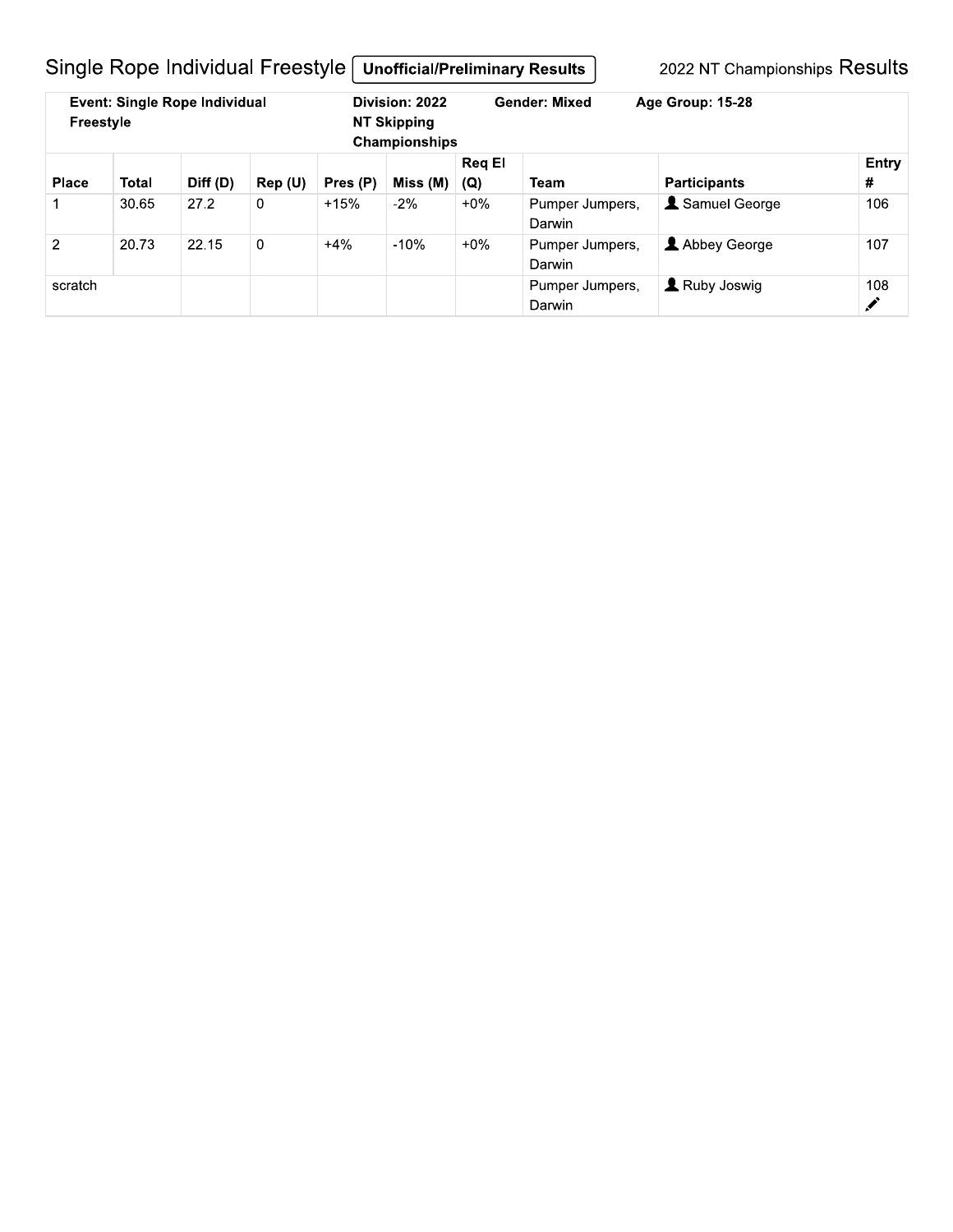# Single Rope Individual Freestyle Verified Results

2022 NT Championships Results

| Event: Single Rope Individual<br>Freestyle |              |          |         | Division: 2022<br><b>NT Skipping</b><br><b>Championships</b> |          |                      | <b>Gender: Mixed</b>      | Age Group: 13-14 (S)    |            |
|--------------------------------------------|--------------|----------|---------|--------------------------------------------------------------|----------|----------------------|---------------------------|-------------------------|------------|
| <b>Place</b>                               | <b>Total</b> | Diff (D) | Rep (U) | Pres (P)                                                     | Miss (M) | <b>Reg El</b><br>(Q) | Team                      | <b>Participants</b>     | Entry<br># |
|                                            | 15.14        | 15.81    | 0       | $+3%$                                                        | $-7%$    | $+0\%$               | Pumper Jumpers,<br>Darwin | <b>1</b> Tamsin Groves  | 103        |
| $\overline{2}$                             | 11.46        | 12.86    | 0       | $-1\%$                                                       | $-10%$   | $+0\%$               | Pumper Jumpers,<br>Darwin | L Elaine Smith          | 105        |
| 3                                          | 8.29         | 11.67    | 0       | $-8%$                                                        | $-17%$   | $-7%$                | Pumper Jumpers,<br>Darwin | <b>A</b> Madison Bowler | 104        |

# Single Rope Individual Freestyle Verified Results

| <b>Event: Single Rope Individual</b><br><b>Freestyle</b> |       |          |                |          | Division: 2022<br><b>NT Skipping</b><br>Championships | <b>Gender: Mixed</b><br>Age Group: 11-12 (S) |                                   |                              |            |
|----------------------------------------------------------|-------|----------|----------------|----------|-------------------------------------------------------|----------------------------------------------|-----------------------------------|------------------------------|------------|
| <b>Place</b>                                             | Total | Diff (D) | Rep (U)        | Pres (P) | Miss (M)                                              | <b>Req El</b><br>(Q)                         | Team                              | <b>Participants</b>          | Entry<br># |
|                                                          | 9.64  | 10.46    | $\overline{0}$ | $-3%$    | -5%                                                   | $+0\%$                                       | Pumper Jumpers,<br>Darwin         | Timothy Groves               | 111        |
| 2                                                        | 6.81  | 7.47     | $\overline{0}$ | $-2%$    | $-7%$                                                 | $+0\%$                                       | Pumper Jumpers,<br>Darwin         | Sophie Tole                  | 112        |
| 3                                                        | 5.72  | 7.78     | $\mathbf 0$    | $-12%$   | $-12%$                                                | $-5%$                                        | Pumper Jumpers,<br>Darwin         | Halden Lewis                 | 113        |
| $\overline{4}$                                           | 5.55  | 6.19     | $\mathbf 0$    | $+4%$    | $-2%$                                                 | $-12%$                                       | Rosebery Turtle<br><b>Turners</b> | <b>1</b> Taboka Dube         | 116        |
| 5                                                        | 2.99  | 3.83     | $\overline{0}$ | $-1\%$   | $-5%$                                                 | $-17%$                                       | Rosebery Turtle<br><b>Turners</b> | $\blacktriangle$ Evie Hodges | 115        |
| 6                                                        | 2.84  | 3.95     | $\overline{0}$ | $-1\%$   | -7%                                                   | $-22%$                                       | Rosebery Turtle<br><b>Turners</b> | Karly Savill                 | 114        |